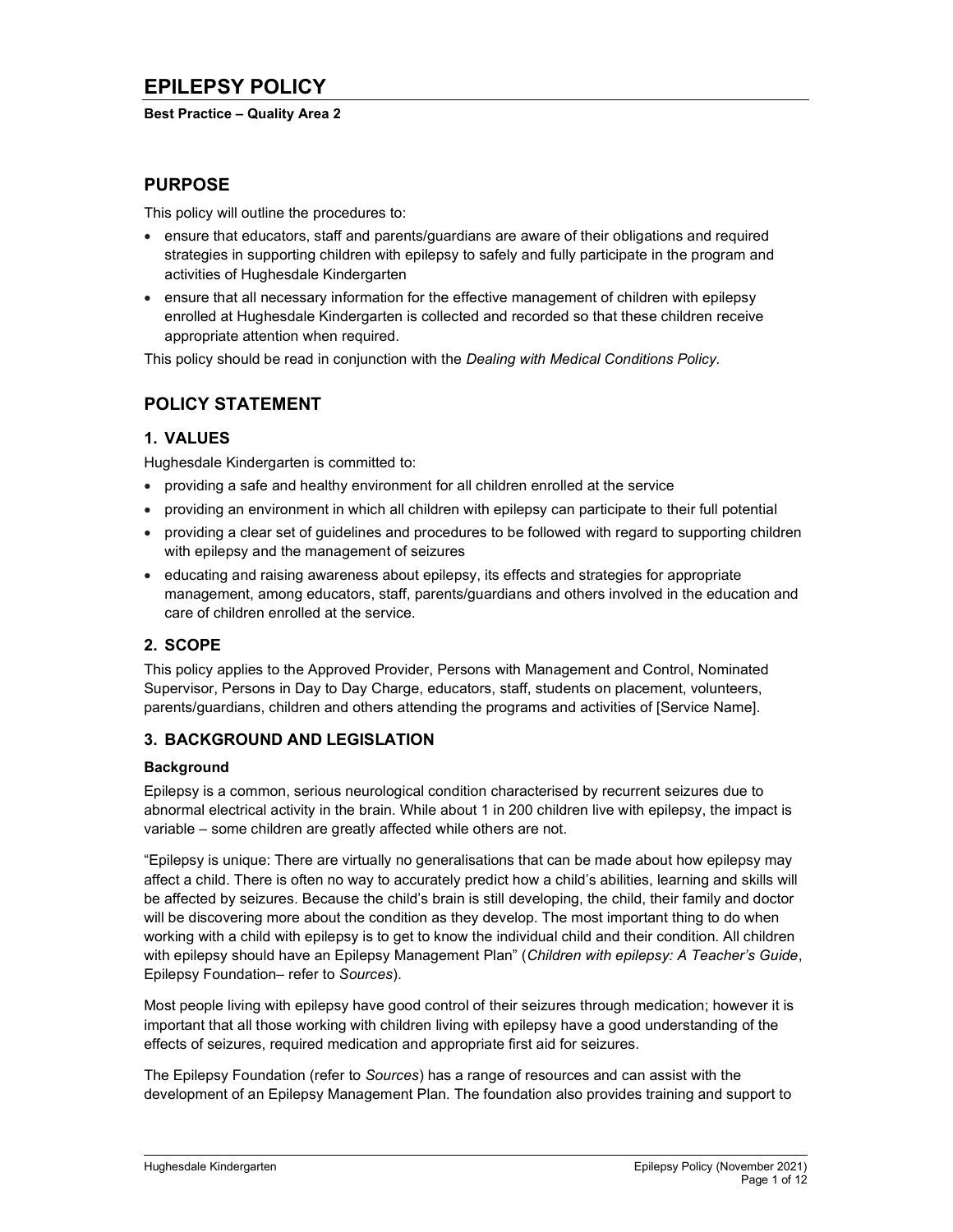families and educators in the management of epilepsy, and in the emergency administration of midazolam or rectal Valium.

Legislation that governs the operation of approved children's services is based on the health, safety and welfare of children, and requires that children are protected from hazards and harm. Regulation 136 of the Education and Care Services National Regulations 2011 requires the Approved Provider to ensure that there is at least one educator on duty at all times who has a current approved first aid qualification. As a demonstration of duty of care and best practice, ELAA recommends all educators have current approved first aid qualifications.

#### Legislation and standards

Relevant legislation and standards include but are not limited to:

- Education and Care Services National Law Act 2010: Sections 167, 169, 174
- Education and Care Services National Regulations 2011: Regulations 79, 85, 86, 87, 90, 91, 92, 93, 95, 98, 101, 136, 137
- Health Records Act 2001 (Vic)
- National Quality Standard, Quality Area 2: Children's Health and Safety
- Privacy and Data Protection Act 2014 (Vic)
- Privacy Act 1988 (Cth)
- Public Health and Wellbeing Act 2008 (Vic)
- Public Health and Wellbeing Regulations 2009 (Vic).

### 4. DEFINITIONS

The terms defined in this section relate specifically to this policy. For commonly used terms e.g. Approved Provider, Nominated Supervisor, Regulatory Authority etc. refer to the General Definitions section of this manual.

Absence seizure: Occurring mostly in children, this consists of brief periods of loss of awareness, most often for less than 10 seconds. Some children can experience these types of seizures multiple times during the day which may compromise learning. Absence seizures can be mistaken for day-dreaming. They are no longer called 'petit mals'.

AEDs: Antiepileptic drugs used for the treatment of many epilepsy syndromes. AEDs do not cure epilepsy but most seizures can be prevented by taking medication regularly one or more times a day. For many people, medication makes it possible to live a normal, active life, free of seizures. Others may continue to have seizures, but less frequently.

Approved First Aid Qualifications: First aid qualifications that meet the requirements of Regulation 136(1) and have been approved by the National Authority.

Duty of care: A common law concept that refers to the responsibilities of organisations to provide people with an adequate level of protection against harm and all reasonable foreseeable risk of injury.

Emergency epilepsy medication: Medication that has been prescribed for the treatment of prolonged seizures or a cluster of seizures. The most common type of emergency medication prescribed is buccal or nasal midazolam. Rectal Valium has been used in the past, but is not often prescribed for use as an emergency epilepsy medication. Medication information is included in a child's Emergency Medication Management Plan, and this must be kept up to date. Only staff who have received child-specific training in the emergency administration of midazolam can administer this medication.

Emergency Medication Management Plan (EMMP): Completed by the prescribing doctor in consultation with the individual and/or their family/carer. This medication plan must be attached to the individual's Epilepsy Management Plan which has been signed by the child's treating doctor. The preferred template to be used by the prescribing doctor can be found at: www.epilepsyfoundation.org.au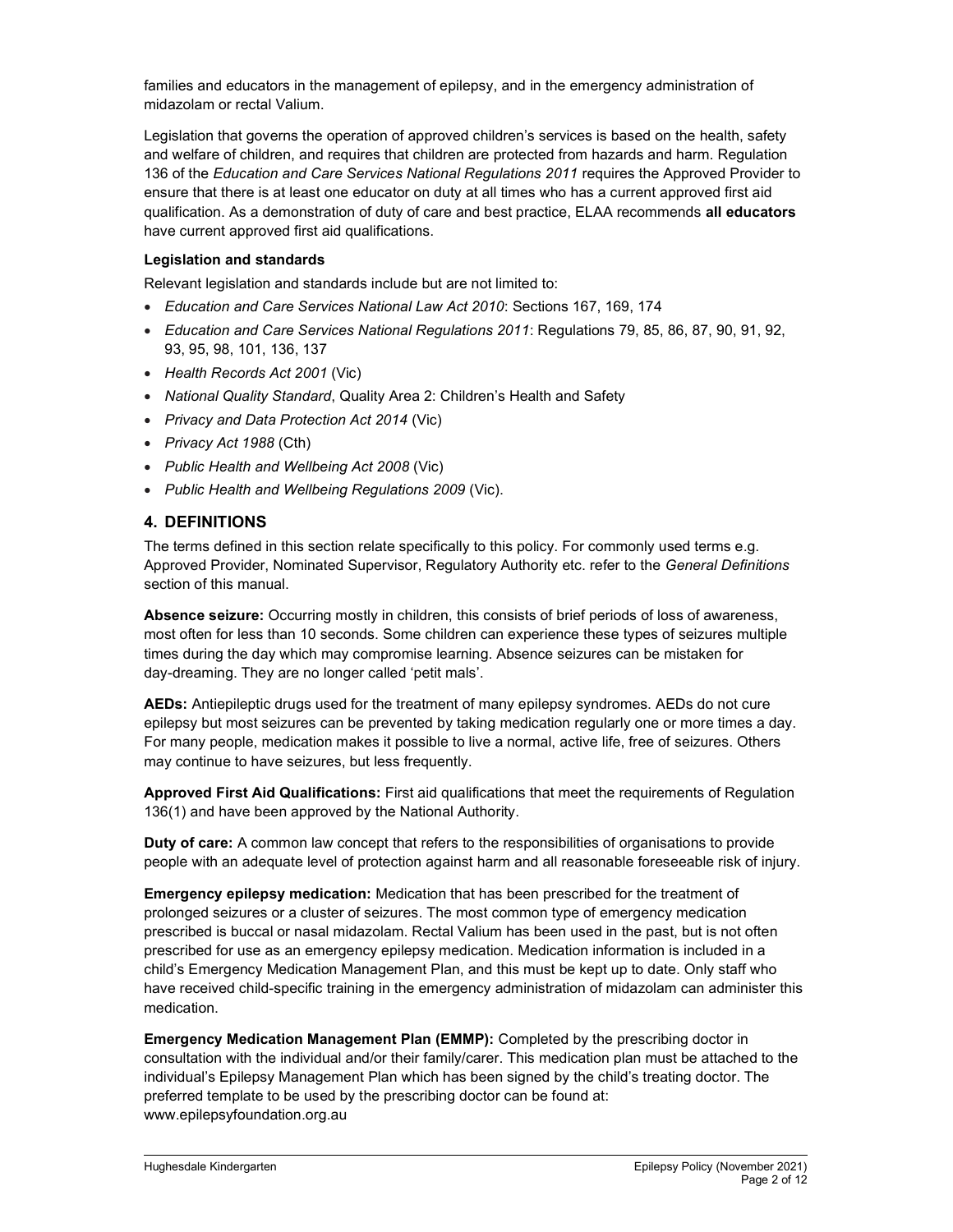Epilepsy: Recurrent seizures (abnormal burst of electrical activity in the brain that scrambles messages) that are unprovoked.

Epilepsy Management Plan (EMP): Designed to help people recognise when seizures are occurring, and gives clear directions about appropriate first aid. The plan is developed by the person who has the most knowledge and experience of the individual's epilepsy and seizures, and should be less than 12 months old. The management of epilepsy requires a team approach and the plan should be reviewed and signed by the individual's treating doctor. An Epilepsy Management Plan and Support Package has been designed by The Epilepsy Foundation: www.epilepsyfoundaton.org.au

Focal (previously called simple or complex partial) seizures: Focal seizures (previously called partial seizures) start in one part of the brain and affect the area of the body controlled by that part of the brain. The symptoms experienced will depend on the function that the focal point controls (or is associated with). Focal seizures may or may not cause an alteration of awareness. Symptoms are highly variable and may include lip smacking, wandering behaviour, fiddling with clothes and feeling sick, 'edgy' or strange.

Focal seizures where a person has full awareness were previously called simple partial seizures. Focal seizures where a person has an altered sense of awareness were previously called complex partial seizures. Focal seizures can progress into a generalised seizure.

Generalised seizure: Both sides of the brain are involved and the person will lose consciousness. A Tonic Clonic seizure is one type of generalised seizure.

Ketogenic diet: A high fat, low carbohydrate, restricted-calorie diet that may be prescribed as additional therapy. This is an effective therapy for some children, although its mechanisms are not well understood. When introducing this diet, a child is usually hospitalised, as such radical dietary changes have the potential to cause serious problems for the child. Once the child is stabilised on a ketogenic diet, they can return home, with the diet managed by the parents/guardians or carers.

Medication record: Contains details for each child to whom medication is to be administered by the service. This includes the child's name, signed authorisation to administer medication and a record of the medication administered, including time, date, dosage, manner of administration, name and signature of person administering the medication and of the person checking the medication, if required (Regulation 92). A sample medication record is available on the ACECQA website.

Midazolam: Also known as Hypnovel, midazolam belongs to a group of pharmaceuticals called benzodiazepines. Its main purpose is as a sedative or hypnotic, and it is used for medical and surgical procedures. In epilepsy, midazolam is used for emergency management of seizures, as it has the ability to stop the seizures quickly. Once absorbed into the blood, midazolam travels to the brain, attaching to brain receptors that control electrical impulses that are firing at an unusually rapid rate. Midazolam also works by relaxing muscles, which is particularly beneficial in many types of seizures. The effect of midazolam should occur rapidly.

Not all individuals living with epilepsy require emergency medication, but for a small group of people whose seizures are difficult to control, or for people who are isolated from emergency care, midazolam is an excellent medication. It is most commonly administered bucally or nasally.

Midazolam is fast-acting and can be easily administered by family and carers in a variety of settings. Only staff specifically trained to the requirements of a child's Emergency Medication Management Plan can administer midazolam.

Midazolam kit: An insulated container with an unused, in-date midazolam ampoule/s, a copy of the child's Emergency Medication Management Plan and Epilepsy Management Plan (which includes a picture of the child), and telephone contact details for the child's parents/guardians, doctor/medical personnel and the person to be notified in the event of a seizure requiring administration of midazolam if parents/guardians cannot be contacted. Midazolam must be stored away from light (cover with aluminium foil) and in temperatures of less than 25ºC. EFV Administration flyer – e.g. buccal, gloves, tissues, pen and paper, +/- stopwatch.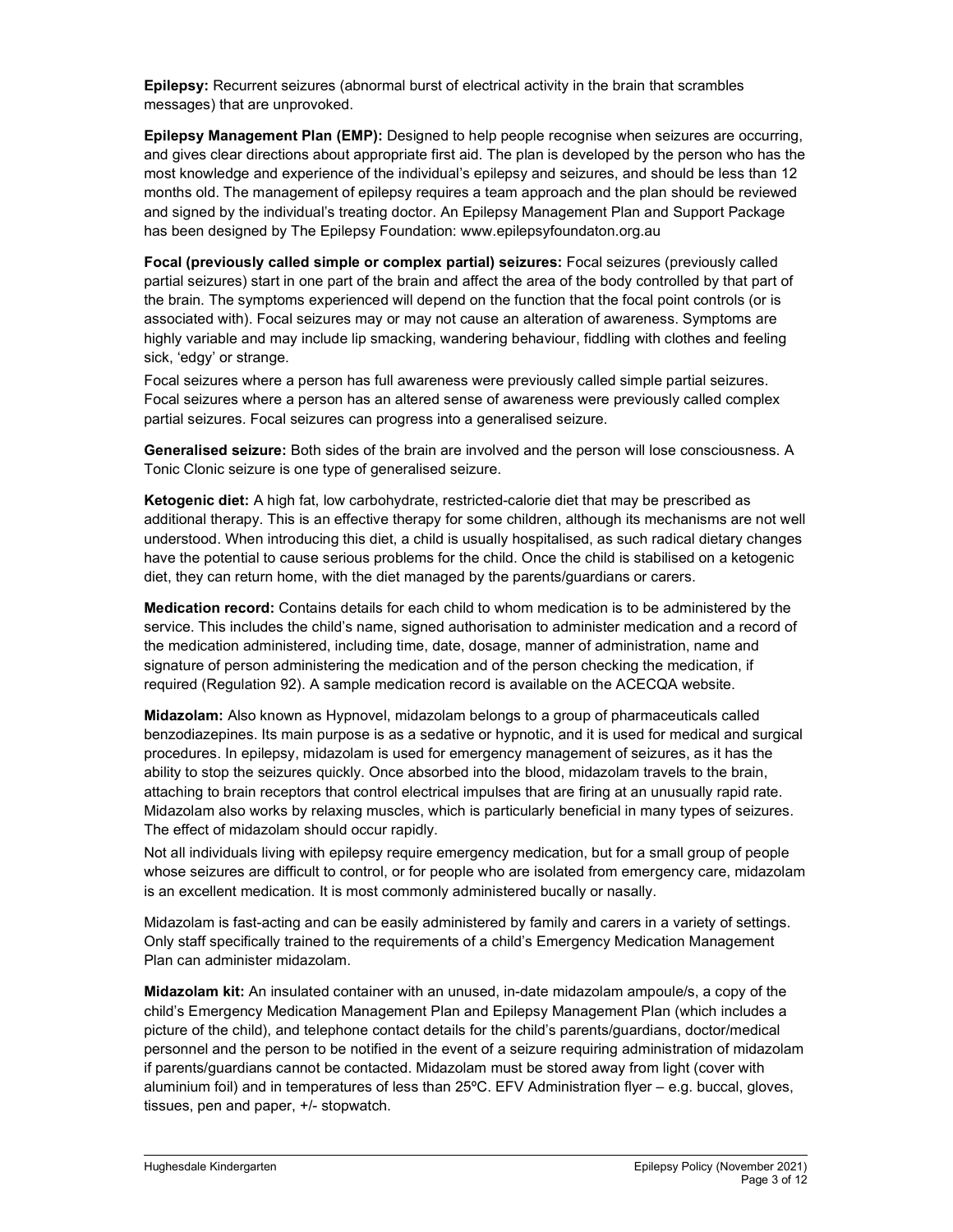Seizure record: An accurate record of seizure activity, which is important for identifying any seizure patterns and changes in response to treatment.

Seizure triggers: Seizures may occur for no apparent reason, but common triggers include: forgetting to take medication, lack of sleep, other illness, heat, stress/boredom, missing meals and dehydration. Flashing or flickering lights can trigger seizures in about 5% of people living with epilepsy.

Staff record: Must be kept by the service and include details of the Nominated Supervisor, the Educational Leader, other staff members, volunteers and the Responsible Person. The record must include information about qualifications, training and details of the Working with Children Check (Regulations 146–149). A sample staff record is available on the ACECQA website: www.acecqa.gov.au

Tonic Clonic seizure: A convulsive seizure with loss of consciousness, muscle stiffening, falling, followed by jerking movements. These types of seizures are no longer called 'grand mals'.

### 5. SOURCES AND RELATED POLICIES

#### Sources

- The Epilepsy Foundation: www.epilepsyfoundation.org.au or phone (03) 9805 9111 or 1300 852 853
- Australian Children's Education and Care Quality Authority (ACECQA): www.acecqa.gov.au
- Guide to the Education and Care Services National Law and the Education and Care Services National Regulations 2011, ACECQA
- Epilepsy Smart Schools initiative and resources: www.epilepsysmartschools.org.au

### Service policies

- Administration of First Aid Policy
- Administration of Medication Policy
- Dealing with Medical Conditions Policy
- Emergency and Evacuation Policy
- Excursions and Service Events Policy
- Incident, Injury, Trauma and Illness Policy
- Inclusion and Equity Policy
- Privacy and Confidentiality Policy
- Staffing Policy.

## PROCEDURES

#### The Approved Provider or Persons with Management and Control is responsible for:

- providing all staff with a copy of the service's *Epilepsy Policy* and ensuring that they are aware of all enrolled children living with epilepsy
- ensuring that all staff have current CPR training and are aware of seizure first aid procedures (refer to Attachment 1) when a child with epilepsy is enrolled at the service
- ensuring that all staff attend training conducted by The Epilepsy Foundation on the management of epilepsy and, where appropriate, emergency management of seizures using emergency epileptic medication, when a child with epilepsy is enrolled at the service
- providing parents/guardians of children with epilepsy with a copy of the service's Epilepsy Policy (Regulation 91) and Administration of Medication Policy, upon enrolment/diagnosis of their child
- ensuring that all children with epilepsy have an Epilepsy Management Plan, seizure record and, where relevant, an Emergency Medical Management Plan, filed with their enrolment record. Records must be no more than 12 months old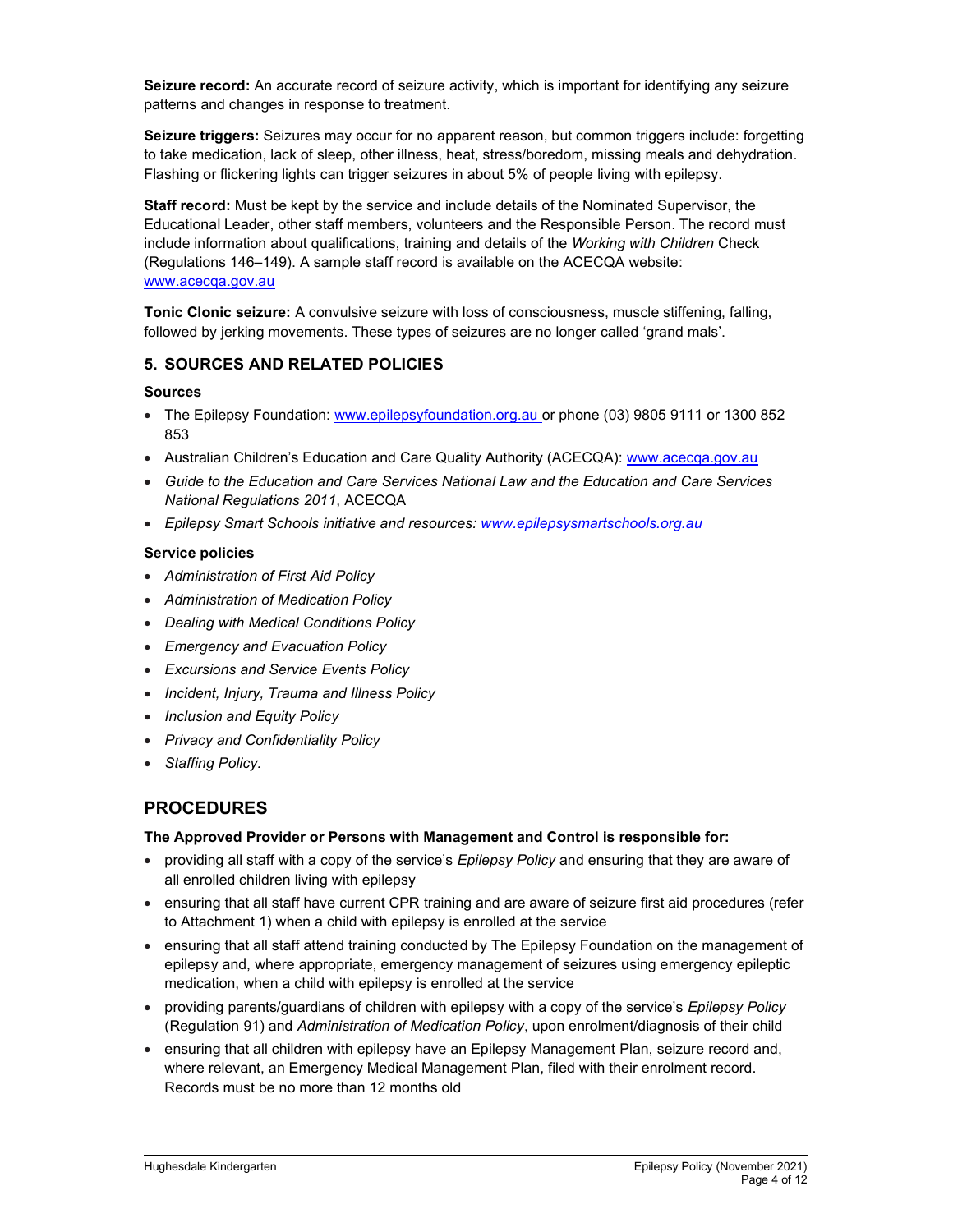- ensuring a medication record is kept for each child to who medication is to be administered by the service (Regulation 92)
- facilitating communication between management, educators, staff and parents/guardians regarding the service's Epilepsy Policy
- ensuring that children with epilepsy are not discriminated against in any way
- ensuring that children living with epilepsy can participate in all activities safely and to their full potential
- immediately communicating any concerns with parents/guardians regarding the management of children with epilepsy at the service
- ensuring that medication is administered in accordance with the Administration of Medication Policy
- following appropriate reporting procedures set out in the *Incident, Injury, Trauma and Illness Policy* in the event that a child is ill, or is involved in a medical emergency or an incident at the service that results in injury or trauma.

### The Nominated Supervisor or Persons in Day to Day Control is responsible for:

- ensuring that all educators' first aid qualifications, including CPR training, are current, meet the requirements of the National Law (Section 169(4)) and National Regulations (Regulation 137), and are approved by ACECQA
- ensuring that only staff who have received child-specific training in the administration of emergency medications are permitted to administer that medication
- ensuring that medication is administered in accordance with the Administration of Medication Policy
- compiling a list of children with epilepsy and placing it in a secure, but readily accessible, location known to all staff. This should include the Epilepsy Management Plan, seizure record and Emergency Medical Management Plan for each child with epilepsy
- ensuring that induction procedures for casual and relief staff include information about children attending the service who have been diagnosed with epilepsy, and the location of their medication and management plans
- organising epilepsy management information sessions for parents/guardians of children enrolled at the service, where appropriate
- ensuring programmed activities and experiences take into consideration the individual needs of all children, including any children with epilepsy.

#### Educators and other staff are responsible for:

- ensuring that they are aware of the service's *Epilepsy Policy* and seizure first aid procedures (refer to Attachment 1)
- ensuring that they can identify children displaying the symptoms of a seizure, and locate their personal medication and Epilepsy Management Plan
- maintaining current approved first aid qualifications (refer to Definitions)
- identifying and, where possible, minimising possible seizure triggers (refer to Definitions) as outlined in the child's Epilepsy Management Plan
- taking all personal Epilepsy Management Plans, seizure records, medication records, Emergency Medication Plans and any prescribed medication on excursions and to other offsite events
- administering prescribed medication in accordance with the service's Administration of Medication Policy
- ensuring that emergency medication is stored correctly and that it remains within its expiration date
- developing a risk minimisation plan for every child with epilepsy, in consultation with parents/guardians/The Epilepsy Foundation
- being aware of, and sensitive to, possible side effects and behavioural changes following a seizure or changes to the child's medication regime
- assisting parents/guardians to complete the enrolment form and medication record for their child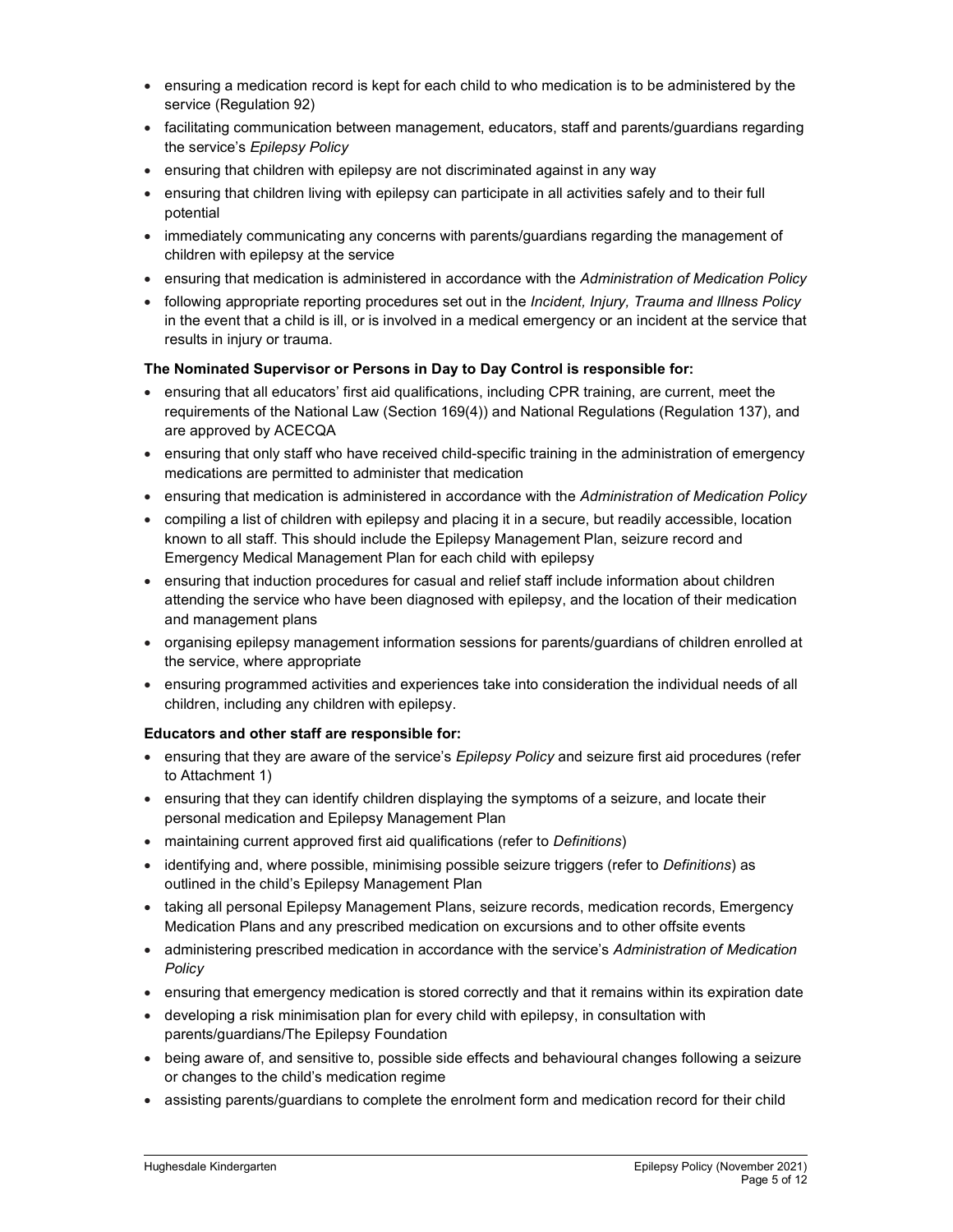- consulting with the parents/guardians of children with epilepsy in relation to the health and safety of their child, and the supervised management of the child's epilepsy
- communicating any concerns to parents/guardians if a child's epilepsy is limiting his/her ability to participate fully in all activities
- ensuring that children with epilepsy are not discriminated against in any way
- ensuring that children with epilepsy can participate in all activities safely and to their full potential.

#### Parents/guardians are responsible for:

- reading the service's Epilepsy Policy
- informing staff, either on enrolment or on initial diagnosis, that their child has epilepsy
- providing a copy of their child's Epilepsy Management Plan (including an Emergency Medication Management Plan where relevant) to the service. This plan should be reviewed and updated at least annually
- ensuring the medication record (refer to Definitions) is completed in accordance with the Administration of Medication Policy of the service
- working with staff to develop a risk minimisation plan for their child
- where emergency medication has been prescribed, providing an adequate supply of emergency medication for their child at all times
- notifying staff, in writing, of any changes to the information on the Epilepsy Management Plan, enrolment form or medication record
- communicating regularly with educators/staff in relation to the ongoing health and wellbeing of their child, and the management of their child's epilepsy
- encouraging their child to learn about their epilepsy, and to communicate with service staff if they are unwell or experiencing symptoms of a potential seizure.

### Volunteers and students, while at the service, are responsible for following this policy and its procedures

## EVALUATION

In order to assess whether the values and purposes of the policy have been achieved, the Approved Provider will:

- regularly seek feedback from everyone affected by the policy regarding its effectiveness
- monitor the implementation, compliance, complaints and incidents in relation to this policy
- keep the policy up to date with current legislation, research, policy and best practice
- revise the policy and procedures as part of the service's policy review cycle, or as required
- notify parents/guardians at least 14 days before making any changes to this policy or its procedures.

## **ATTACHMENTS**

- Attachment 1: Seizure first aid
- Attachment 2: Enrolment checklist for children prescribed midazolam
- Attachment 3: Sample risk minimisation plan for children prescribed midazolam

### AUTHORISATION

This policy was adopted by the Approved Provider of Hughesdale Kindergarten on 11 November 2021.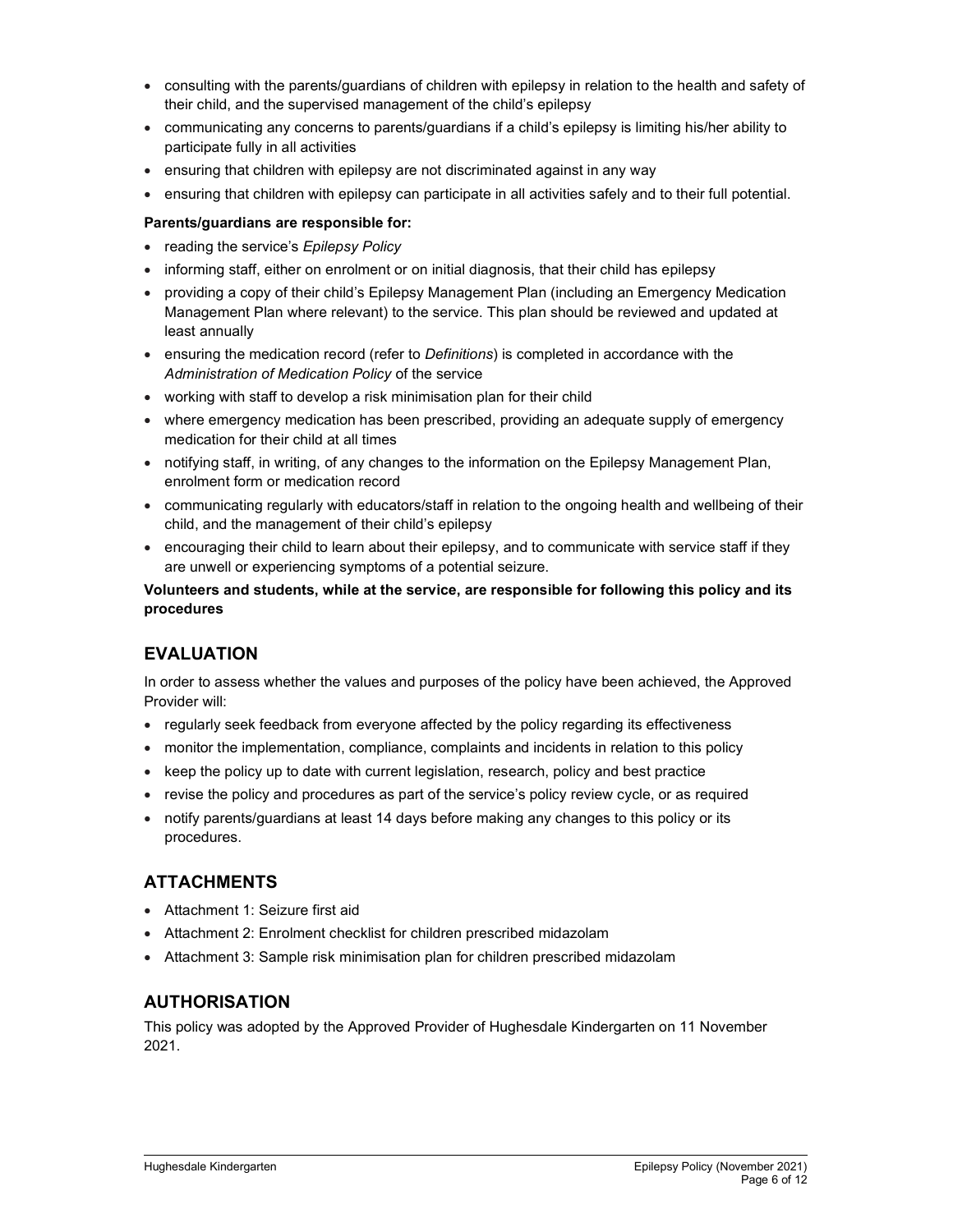## REVIEW DATE: 11/11/2024

### ACKNOWLEDGEMENT

Early Learning Association Australia (ELAA) acknowledges the contribution of The Epilepsy Foundation in developing this policy. If your service is considering changing any part of this model policy, please contact The Epilepsy Foundation to discuss your proposed changes (refer to Sources).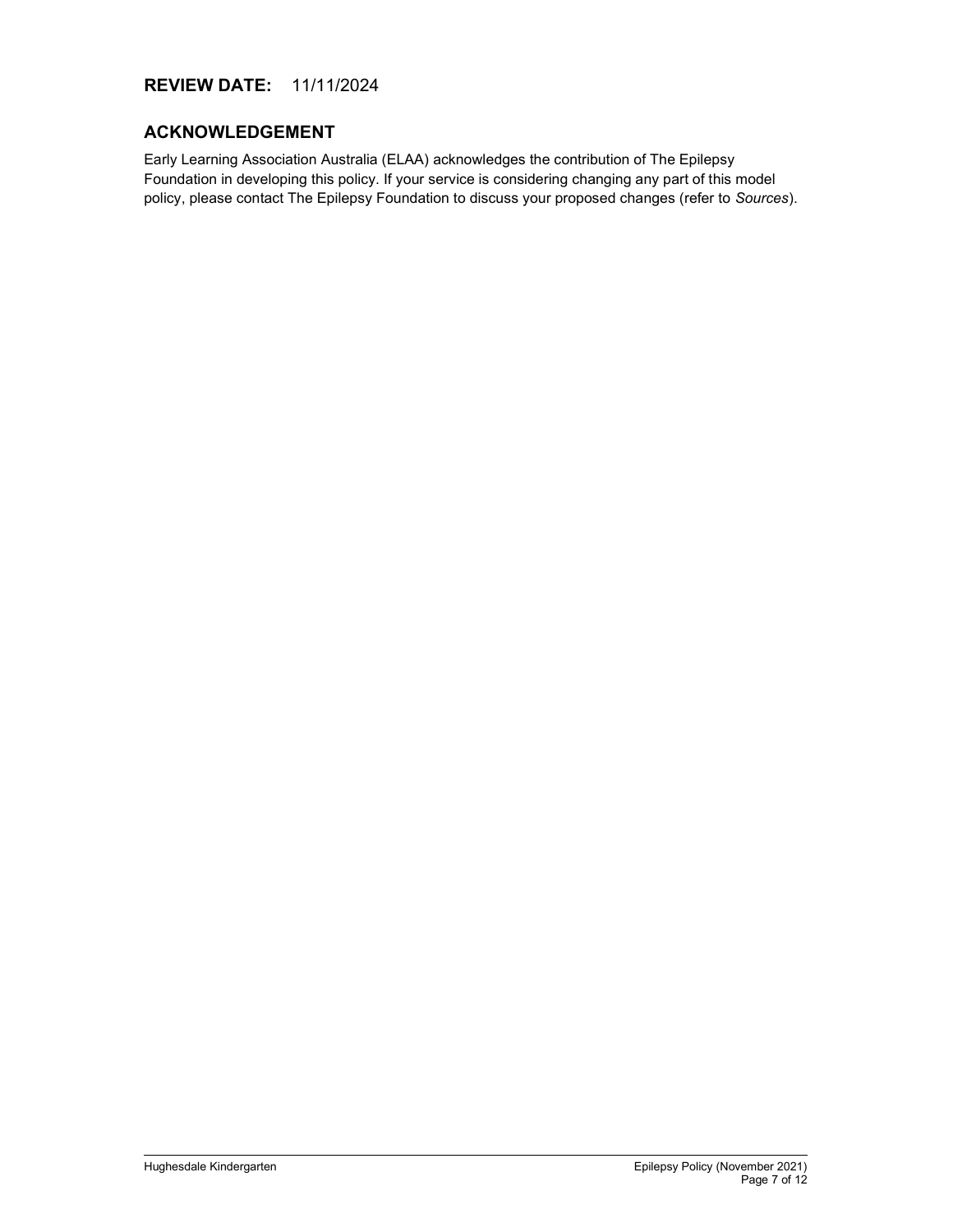# ATTACHMENT 1 Seizure first aid

### Tonic Clonic seizure

A convulsive seizure with loss of consciousness, muscle stiffening, falling, followed by jerking movements.

- Note the time the seizure started and time until it ends.
- Protect the head  $-$  use a pillow or cushion, if available.
- Remove any hard objects that could cause injury.
- Do not attempt to restrain the person, stop the jerking or put anything in their mouth.
- As soon as possible, roll the person onto their side you may need to wait until the seizure movements have ceased.
- Talk to the person to make sure they have regained full consciousness.
- Stay with and reassure the person until they have recovered.

### Absence seizure

Occurring mostly in children, this consists of brief periods of loss of awareness. Can be mistaken for day-dreaming.

- Timing can be difficult count how many happen daily.
- Reassure the person and repeat any information that may have been missed during the seizure.

### Focal seizure

A non-convulsive seizure with outward signs of confusion, unresponsiveness or inappropriate behaviour. Can be mistaken for alcohol or drug intoxication.

- Note the time the seizure started and time until it ends.
- Avoid restraining the person and guide safely around objects.
- Talk to the person to make sure they have regained full consciousness.
- Stay with and reassure the person until they have recovered.

### Call an ambulance

Call an ambulance:

- for any seizure if you don't know the person or if there is no Epilepsy Management Plan
- if the seizure continues for more than five minutes
- if the seizure stops but the person does not regain consciousness within five minutes, or another seizure begins
- when a serious injury has occurred, if a seizure occurs in water, or if you believe a woman who is having a seizure is pregnant.

#### Emergency services: 000

Epilepsy Help Line: 1300 852 853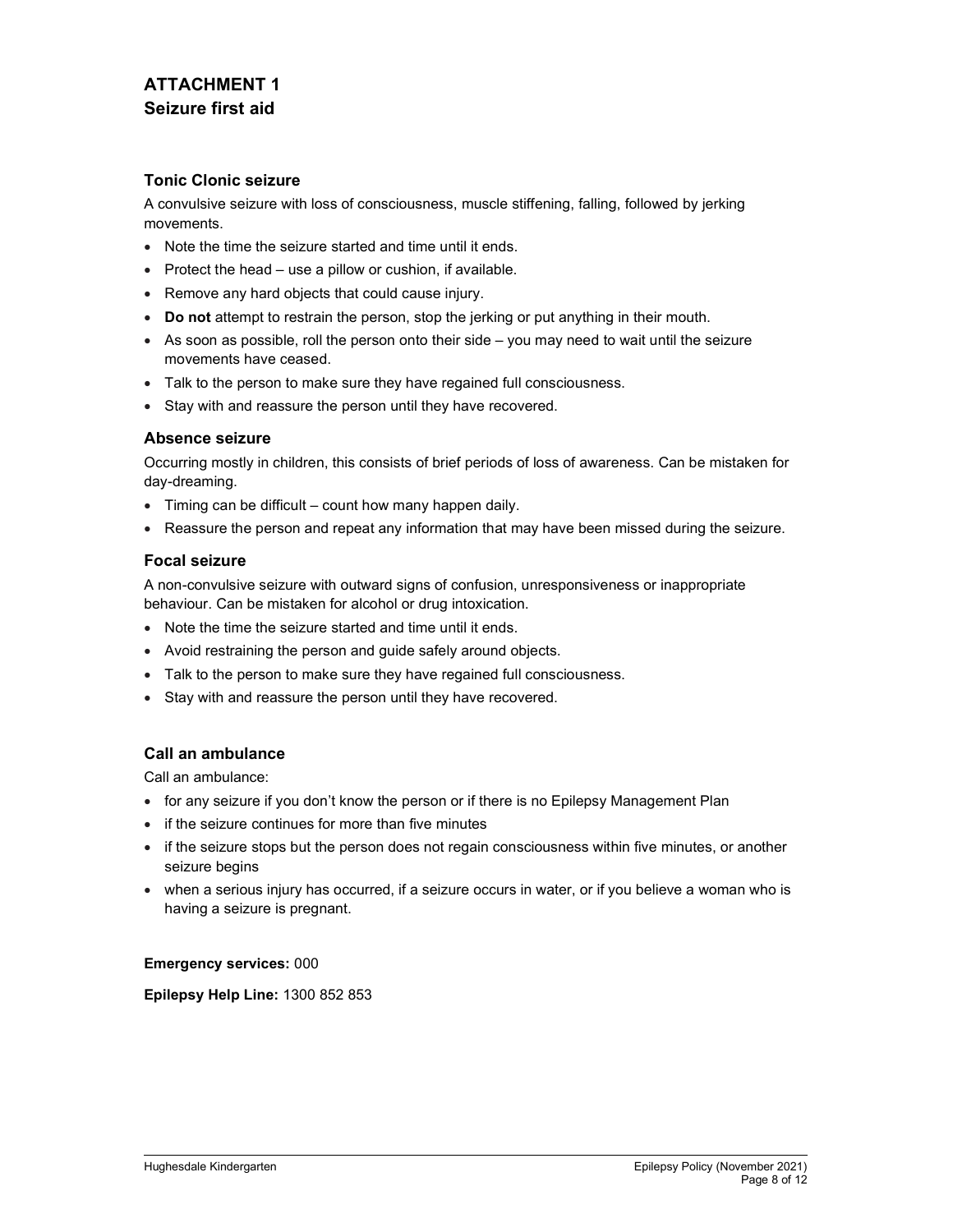# ATTACHMENT 2 Enrolment checklist for children prescribed midazolam

| $\Box$ | A risk minimisation plan is completed in consultation with parents/guardians prior to the<br>attendance of the child at the service, and is implemented, including following procedures to<br>address the particular needs of each child prescribed midazolam.                                                          |
|--------|-------------------------------------------------------------------------------------------------------------------------------------------------------------------------------------------------------------------------------------------------------------------------------------------------------------------------|
| $\Box$ | Parents/guardians of a child prescribed midazolam have been provided with a copy of the<br>service's Epilepsy Policy and Dealing with Medical Conditions Policy.                                                                                                                                                        |
| $\Box$ | The Emergency Medication Management Plan (EMMP) and Epilepsy Management Plan (EMP) of<br>the child is completed and signed by the child's registered medical practitioner and is accessible<br>to all staff (sample documents can be accessed at:<br>https://www.epilepsyfoundation.org.au/epilepsy-management-plans/). |
| $\Box$ | A copy of the child's EMMP is included in the child's midazolam kit (refer to <i>Definitions</i> ).                                                                                                                                                                                                                     |
| $\Box$ | The midazolam kit (within a visible expiry date) is available for use at all times the child is being<br>educated and cared for by the service, and includes a picture of the child.                                                                                                                                    |
| $\Box$ | Midazolam is stored in an insulated container (midazolam kit), in a location easily accessible to<br>adults but inaccessible to children, and away from light (cover with aluminium foil) and direct<br>sources of heat.                                                                                                |
| $\Box$ | All staff who are trained in the administration of midazolam for a particular child, are aware of the<br>location of each midazolam kit and the location of each child's EMMP.                                                                                                                                          |
| $\Box$ | Staff have undertaken The Epilepsy Foundation's training, which includes strategies for epilepsy<br>management, risk minimisation, recognition of seizures and emergency first aid treatment. Details<br>regarding attendance at this training are to be recorded on the staff record (refer to Definitions).           |
| $\Box$ | Staff have undertaken practise with a mock midazolam ampoule at some time in the last 12<br>months. Details regarding participation in practice sessions are to be recorded on the staff record<br>(refer to Definitions).                                                                                              |
| $\Box$ | A procedure for first aid treatment for seizures is in place and all staff understand requirements<br>(refer to Attachment 1).                                                                                                                                                                                          |
|        | Contact details of all parents/guardians and authorised nominees are current and accessible.                                                                                                                                                                                                                            |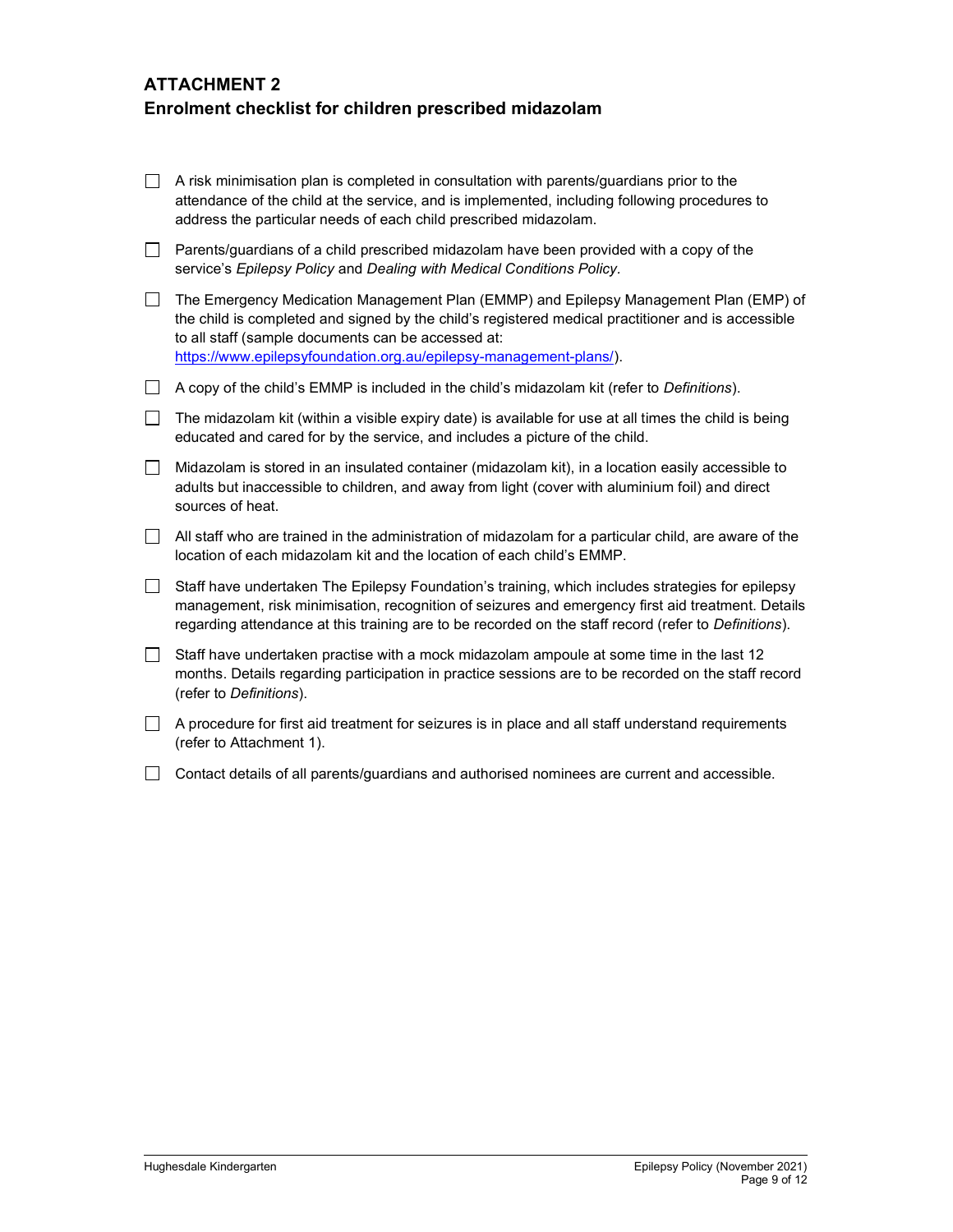# ATTACHMENT 3 Sample risk minimisation plan for children prescribed midazolam

The following information is not a comprehensive list, but contains some suggestions to consider when developing/reviewing your service's risk minimisation plan template in consultation with parents/guardians.

| How well has the service planned for meeting the needs of children with epilepsy, and those<br>children who are prescribed emergency midazolam? |                                                                                                                                                                                                                                                                                                                                  |  |  |  |  |  |
|-------------------------------------------------------------------------------------------------------------------------------------------------|----------------------------------------------------------------------------------------------------------------------------------------------------------------------------------------------------------------------------------------------------------------------------------------------------------------------------------|--|--|--|--|--|
| Who are the children?                                                                                                                           | List the name and room location of each child diagnosed<br>with epilepsy and ensure appropriate privacy is maintained<br>in identifying these names to non-staff.                                                                                                                                                                |  |  |  |  |  |
| What are their seizure triggers?                                                                                                                | What are the seizure triggers for the children?<br>List strategies that will minimise these triggers occurring<br>(e.g. flickering lights, blowing into wind chimes<br>(hyperventilating), sudden noise, becoming<br>over-excited etc.).                                                                                         |  |  |  |  |  |
| Do staff know what the child's<br>seizures look like and how to<br>support the child?                                                           | List the strategies for ensuring that all staff, including<br>$\mathbf{I}$<br>casual and relief staff, recognise what the child's seizures<br>look like and what support the child may need.<br>If the child is prescribed midazolam for emergency use,<br>ensure that trained staff know where the midazolam kit<br>is located. |  |  |  |  |  |
| Do staff know what constitutes an<br>emergency and do they know<br>what to do?                                                                  | All staff have read and understood the child's Epilepsy<br>$\mathsf{L}$<br>Management Plan (EMP), and know:<br>• what constitutes an emergency and when to call an<br>ambulance<br>• how to provide support to the child during and after<br>a seizure.                                                                          |  |  |  |  |  |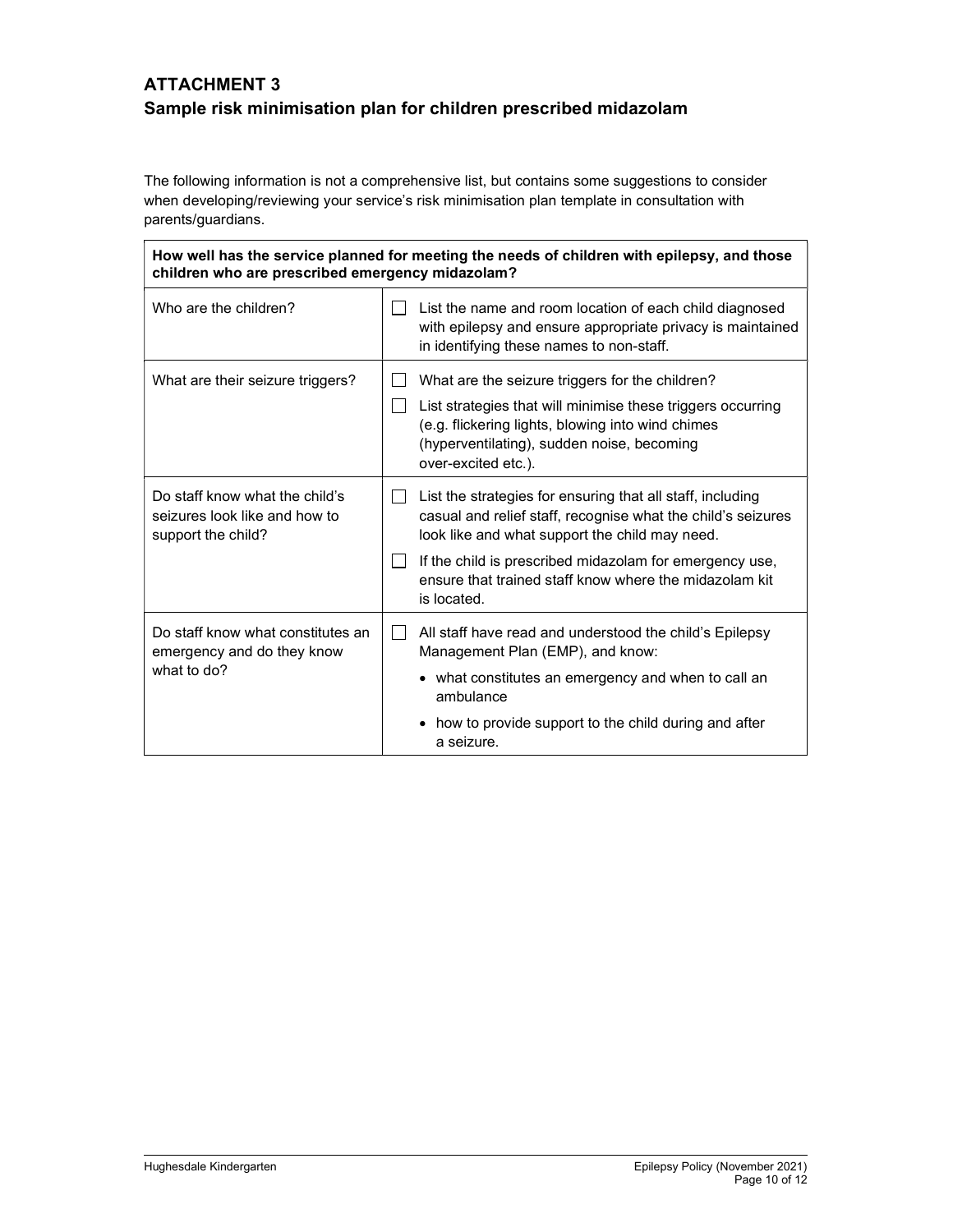| If midazolam is prescribed, how<br>does the service ensure its safe<br>administration and storage? | Record the date on which each family of a child with<br>epilepsy (and who is prescribed midazolam) is provided a<br>copy of the service's Epilepsy Policy.                                    |
|----------------------------------------------------------------------------------------------------|-----------------------------------------------------------------------------------------------------------------------------------------------------------------------------------------------|
|                                                                                                    | Record the date that parents/guardians provide an<br>unused, in-date and complete midazolam kit.                                                                                              |
|                                                                                                    | Record the date and name of staff who have attended<br>child-specific training in the administration of midazolam.                                                                            |
|                                                                                                    | Test that all trained staff know the location of the<br>midazolam kit and Emergency Medication Management<br>Plan (EMMP) for each child.                                                      |
|                                                                                                    | Ensure that there is a procedure in place to regularly<br>check the expiry date of each midazolam ampoule.                                                                                    |
|                                                                                                    | Ensure the midazolam kit is maintained according to the<br>instructions in this Epilepsy Policy (refer to Definitions:<br>midazolam kit).                                                     |
|                                                                                                    | Display the Epilepsy First Aid poster in staff areas.                                                                                                                                         |
|                                                                                                    | The midazolam kit, including a copy of the EMMP, is<br>carried by an educator/staff member when a child<br>prescribed midazolam is taken outside the service<br>premises e.g. for excursions. |

Do trained people know when and how to administer midazolam to a child who is prescribed it?

□ Know the contents of each child's EMMP and EMP, and implement the procedures.

Know:

- who will administer the midazolam and stay with the child
- who will telephone the ambulance and the parents/guardians of the child
- who will ensure the supervision of other children at the service
- who will let the ambulance officers into the service and take them to the child.
- Ensure that all staff have undertaken training by The Epilepsy Foundation.